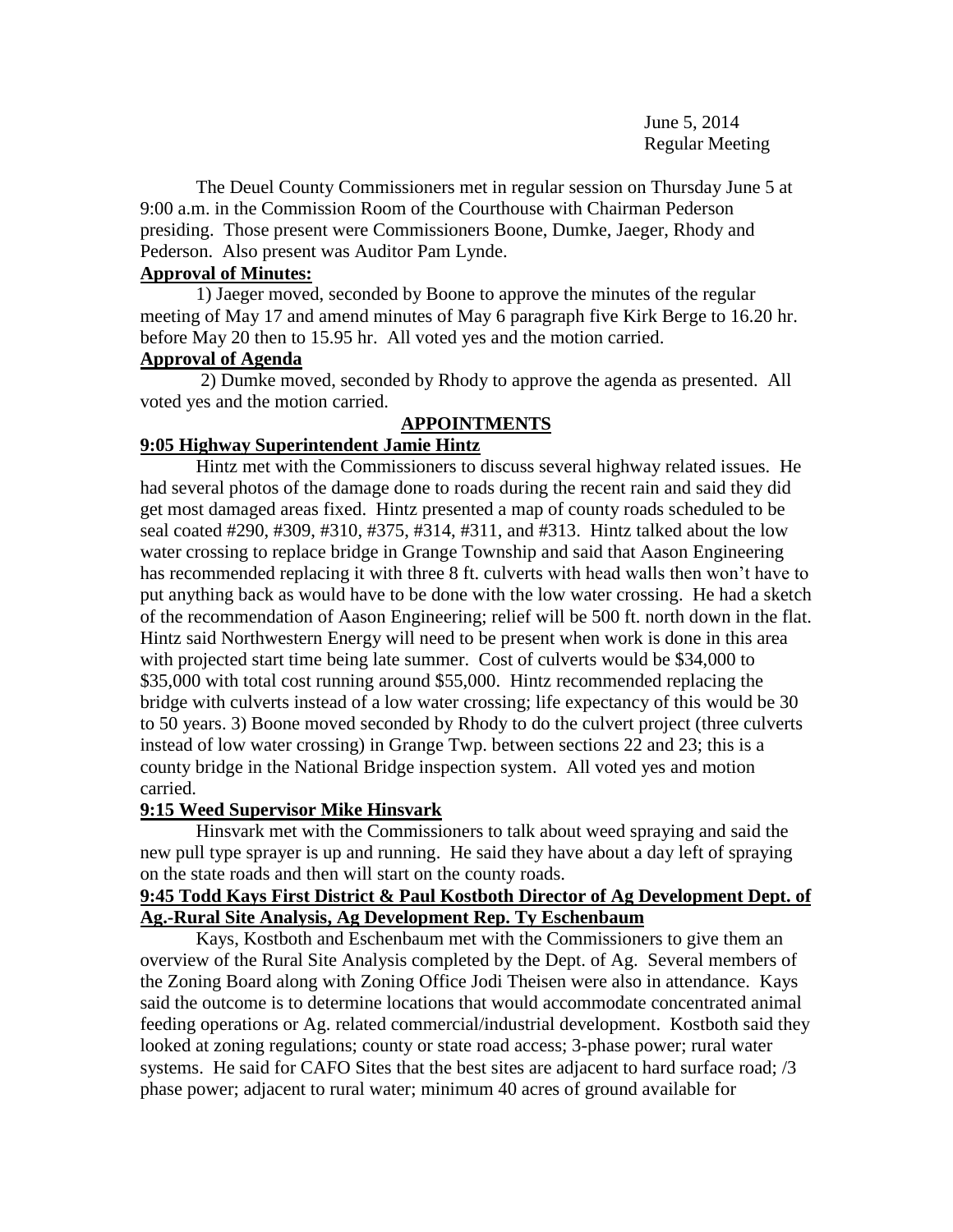development and meets county zoning and aquifer protection regulations. Kays said 96 sites were identified and met the requirements in Deuel County and 0 sites were classified for AID (Agriculturally-related Industrial Development). Kotsboth said this is a Deuel County study and the intent of the state is to not interfere with local control. No decision was made as to the next step in the process for potential development of these identified sites.

### **10:45 Donna Rhody Director of Equalization**

 Rhody met with the Commissioners to discuss the NRCS maps and how the mapping legends have changed which results in Deuel County having 13 new mapping soils. Rhody stated there is a conversion legend; brand new soil is gold smith; the maps often convert two soils into one; on the Big Sioux Project area. Rhody said they need to develop a rate in order to access with the new mapping soils. She said that First District of Local Governments is working on putting the new soils into the software. The office will start the reappraisal in Brandt July 8.

## **11:15 Emergency Management Director Randy Petrick**

 Petrick met with the Commissioners to discuss the status of the siren at Lake Cochrane; total project cost is \$20,391.37 with Homeland Security Grant covering \$17,351.00 with Deuel County required to retain ownership of the siren because it is being purchased with Homeland Security money.

4) Dumke moved, seconded by Rhody to approve and sign the 2014 SD EM State & Local Agreement for 2014. All voted yes and the motion carried. 5) Jaeger moved, seconded by Pederson to approve and pay travel expense for Petrick to attend the 911 Conference in Mitchell. All voted yes and the motion carried. Petrick said he will contact the fire departments and highway department concerning the need for more radios using Homeland Security grant funding.

## **11:30 Canvas 2014 Primary Election**

The Commissioners Canvassed the vote total in each precinct of the county with the following results:

| <b>Total Precincts Reporting</b>       | 9   |  |
|----------------------------------------|-----|--|
| <b>Total Ballots Counted</b>           | 664 |  |
| <b>Total Republican Party</b>          | 381 |  |
| Total Democratic Party/Independent 283 |     |  |
| Republican US Senator                  |     |  |
| <b>Stace Nelson</b>                    | 62  |  |
| Mike Rounds                            | 216 |  |
| Dr. Annette Bosworth                   | 13  |  |
| <b>Jason Ravnsborg</b>                 | 6   |  |
| Larry Rhoden                           | 80  |  |
| <b>Republican Governor</b>             |     |  |
| Lora Hubbel                            | 76  |  |
| Dennis Daugaard                        | 302 |  |
| <b>Democratic Governor</b>             |     |  |
| Susan Wismer                           | 156 |  |
| Joe Lowe                               | 103 |  |
| Democratic Register of Deeds           |     |  |
| Tami parker                            | 54  |  |
|                                        |     |  |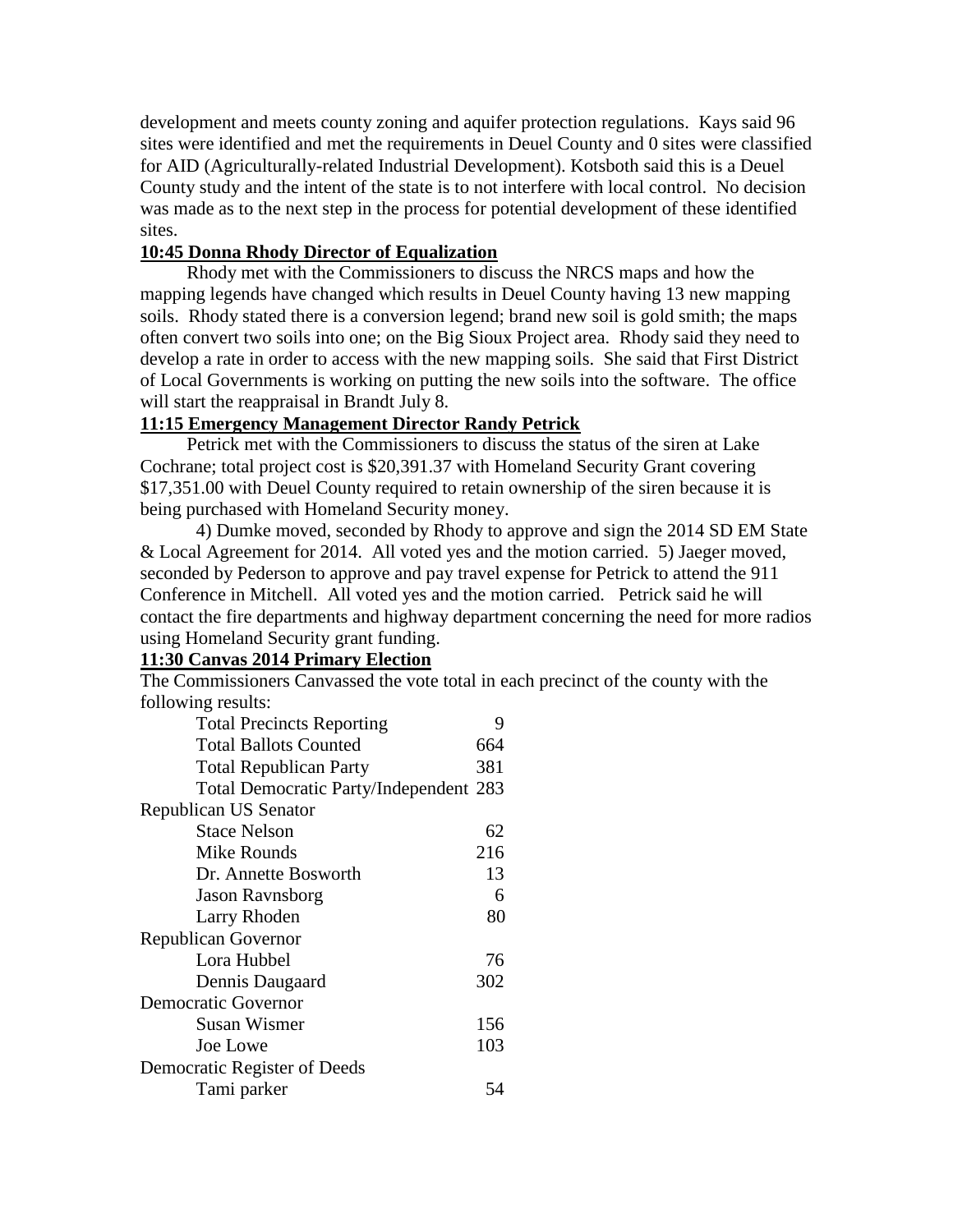| Jen Mewherter   | 152 |
|-----------------|-----|
| Jean Sonnenburg | 74  |

6) Jaeger moved, seconded by Rhody to approve the official canvass for the Primary Election 2014. All voted yes and the motion carried.

## **11:45 John Knight State's Attorney**

Knight met with the Commissioners to discuss a county assistance case.

#### **OLD BUSINESS**

7) Jaeger moved, seconded by Rhody to approve repair bid of Clear Lake Building Center to remove existing decking  $\&$  install new cedar decking for handicap accessible ramp at Courthouse in the amount of \$8030.00. All voted yes and the motion carried.

### **NEW BUSINESS**

#### **Approve Cash Balance Sheet**

8) Boone moved, seconded by Dumke to approve the cash balance sheet for the month of May. All voted yes and the motion carried.

# **DEUEL COUNTY AUDITOR'S ACCOUNT WITH TREASURER**

| <b>END OF MONTH CASH BALANCE</b> |           |                                          |              | <b>May-14</b>  |
|----------------------------------|-----------|------------------------------------------|--------------|----------------|
| <b>CASH TOTAL</b>                | \$        | 1,386.33                                 |              |                |
| <b>CHECKS TOTAL</b>              | \$        | 12,755.04                                |              |                |
| <b>CASH ITEM</b>                 | \$        | 9.00                                     |              |                |
| <b>CASH CHANGE SHERIFF</b>       |           |                                          | \$           | 50.00          |
| TOTAL CASH ASSETS ON HAND        |           |                                          | \$           | 14,200.37      |
| <b>CHECKING ACCOUNT BALANCE</b>  |           |                                          |              | 745,929.26     |
| MM DNB NATIONAL BANK             |           |                                          | \$           | 4,051.02       |
|                                  |           | PREMIUM MM FIRST BANK & TRUST OF TORONTO |              | \$4,180,140.65 |
| <b>CREDIT CARDS</b>              |           |                                          | $\mathbb{S}$ | 279.50         |
| CD'S                             | \$250,000 | <b>DNB</b><br>FIRST BANK & TRUST         | \$.          | 250,000.00     |
| <b>REVOLVING LOAN</b>            |           |                                          | \$           | 72,225.05      |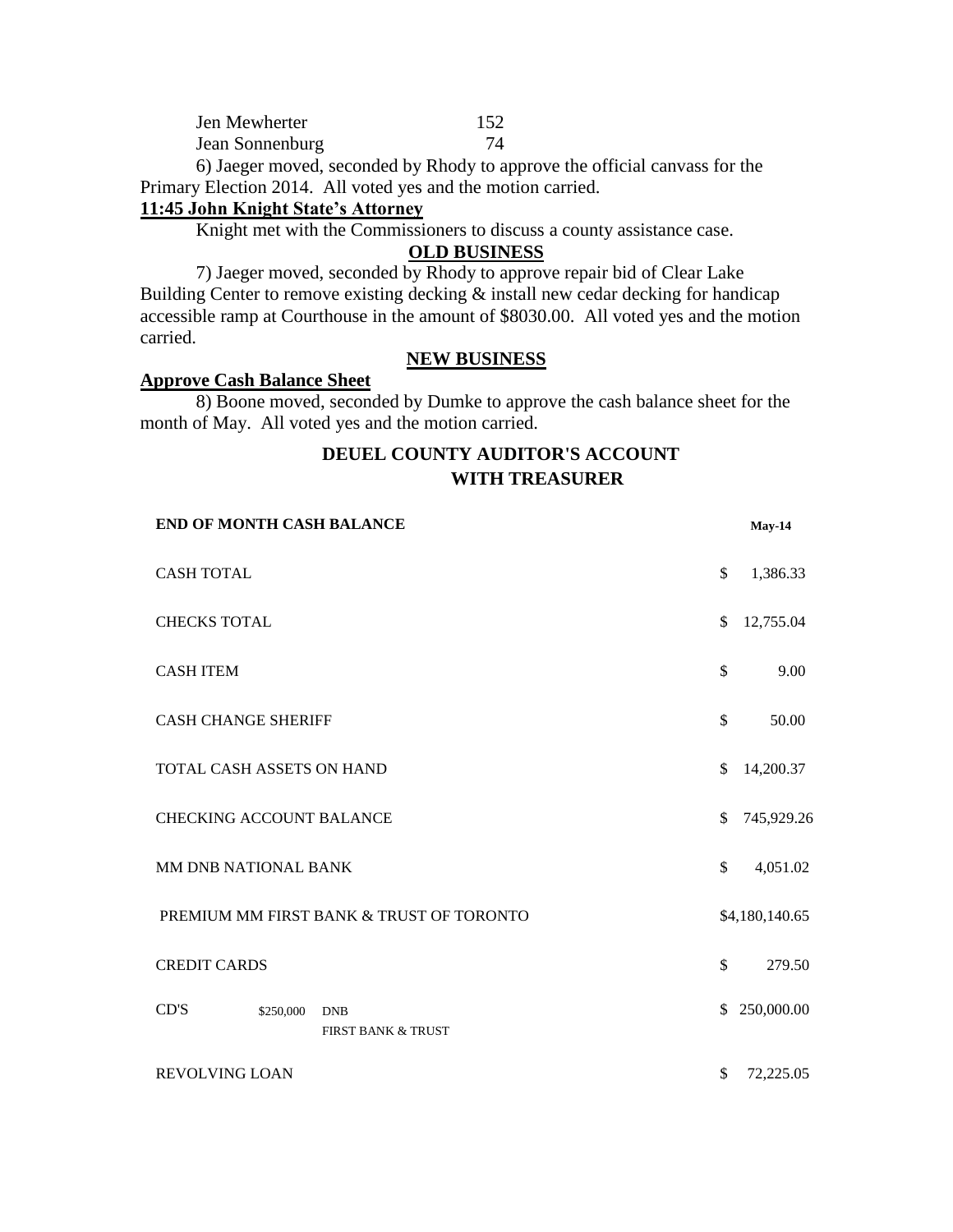| <b>GL CASH BALANCE BY FUNDS:</b>                         |                |
|----------------------------------------------------------|----------------|
| <b>GENERAL</b>                                           | \$1,931,790.16 |
| <b>SP REVENUE FUNDS</b>                                  | \$2,500,560.36 |
| <b>TRUST &amp; AGENCY FUNDS</b>                          | 834,475.33     |
| townships<br><b>Cities</b><br>\$61,966.11<br>\$44,348.57 |                |
| schools<br>rural fire<br>\$558,459.54<br>\$8,742.02      |                |

#### **TOTAL GENERAL LEDGER CASH**

**\$ 5,266,825.85**

#### **Contingency Transfer, Health Nurse Contract, Surplus Inventory, Police Contract**

 9) Rhody moved, seconded by Jaeger to approve the transfer from Contingency to Drainage 101-624 \$200. All voted yes and the motion carried.

 10) Rhody moved, seconded by Pederson to approve and sign health nurse contract with SD Dept. of Health and Sanford Clear Lake for 2014/2015 in the amount of \$31,029. All voted yes and the motion carried.

 11) Jaeger moved, seconded by Dumke to surplus the following items little or no value. All voted yes and the motion carried.

| <u>Inventory Items to be Surplused – End of Year, 2013 (No Value):</u> |          |                                          |  |
|------------------------------------------------------------------------|----------|------------------------------------------|--|
| Dept.                                                                  | Inv. No. | Description                              |  |
| Gen. Bldg.                                                             | 1277     | $(1)$ Chair mat                          |  |
| <b>ROD</b>                                                             | 1246     | (1) Smith Corona Typewriter              |  |
| SO <sub>1</sub>                                                        | 420      | (1) Chair, Hon 7901 Brown                |  |
| C C                                                                    | 957      | (1) Computer Monitor-200, EV30 17"       |  |
| $\subset \subset$                                                      | 1488     | (3) Filing Cabinets, Wood, 2 Dr          |  |
| C C                                                                    | 1078     | (1) HP Inkjet Printer SN#TH5CC4407Y      |  |
| <b>HWY</b>                                                             | 1170     | (3) 18V Drill with battery               |  |
| $\subset \subset$                                                      | 473      | (1) Bead Breaker, Air                    |  |
| C                                                                      | 501      | (2) 5G Fuel Cans                         |  |
| $\subset \subset$                                                      | 1477     | (1) Circular Saw                         |  |
| C                                                                      | 1188     | (1) Motorola 2 Way Radios Remote         |  |
| $\zeta$ $\zeta$                                                        | 1517     | (2) Shovels                              |  |
| <b>EXT</b>                                                             | 1265     | (1) Software Fair Plus & 4H Plus – State |  |
| <b>WEED</b>                                                            | 280      | $(2)$ Files, 1-Gray, 1-Green, both 4Dr   |  |
| C C                                                                    | 1073     | (1) HP Honda Engine SN#1018659 #9        |  |
| C                                                                      | 1274     | $(1)$ 9HP Honda Engine SN#1670589        |  |
| $\subset \subset$                                                      | 277      | (1) Engine 09, Honda 5.5 HP SN#2855685   |  |
| C                                                                      | 278      | (1) Engine 26, Honda 5 HP SN#1251341     |  |
| C                                                                      | 279      | $(1)$ Engine SP, Honda 5 HP SN#1251300   |  |
| C                                                                      | 1097     | (1) Engine, Honda 9 HP SN#1089854        |  |
| C                                                                      | 276      | (1) Engine 03, Honda 5 HP SN#196939      |  |

 12) Dumke moved, seconded by Rhody to approve and sign police contract from July 1, 2014 to June 30, 2015 with town of Toronto. All voted yes and the motion carried.

#### **APPROVAL OF WARRANTS**

 13) Dumke moved, seconded by Boone to approve all warrants as presented and those paid early to avoid service charge. All voted yes and the motion carried.

A-Ox Welding 35.03 Repairs, SD Achieve 120.00 Client Support, Avera Queen Of Peace 72.90